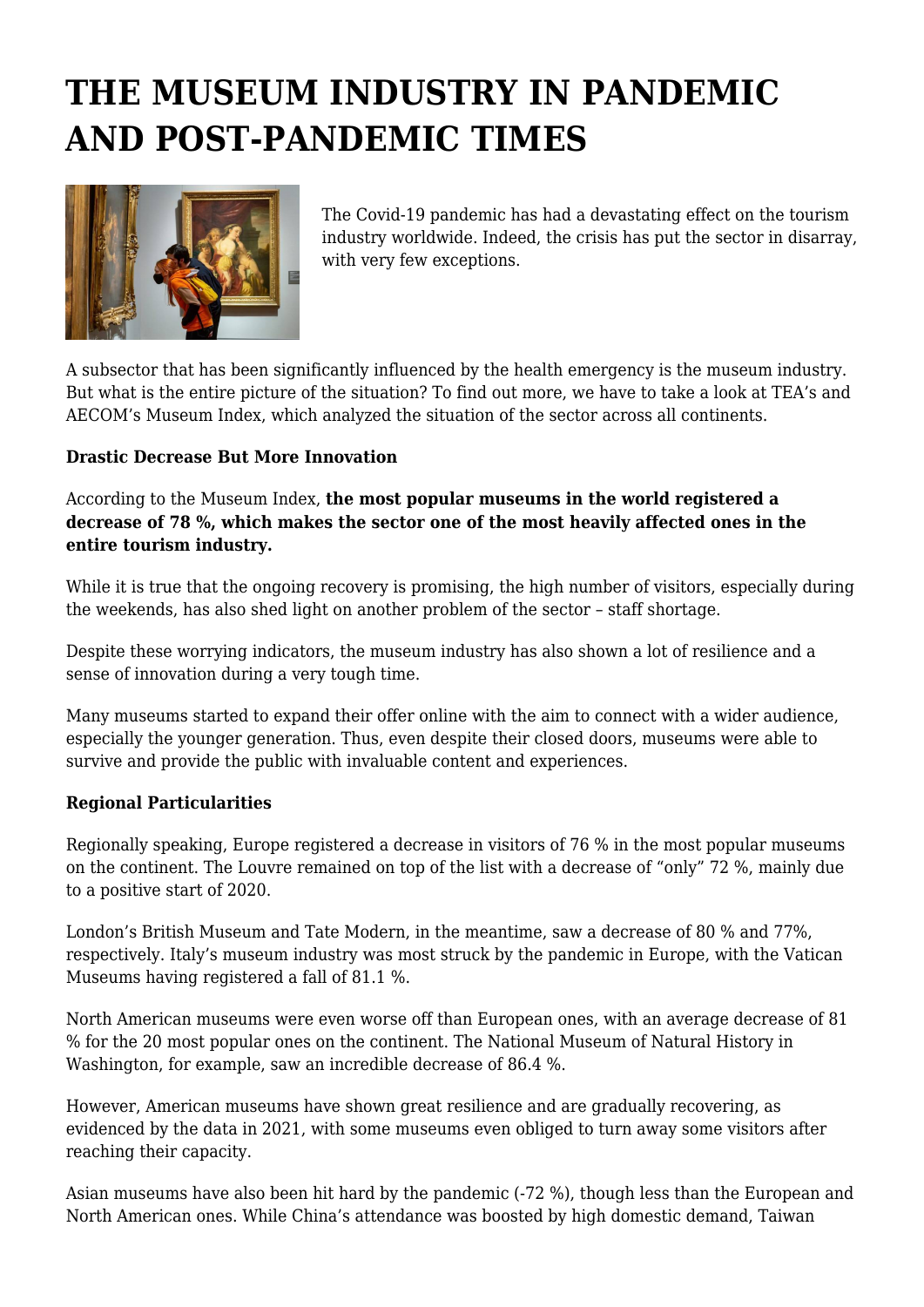almost escaped the effects of the pandemic due to its geography.

Nevertheless, the decreases in China were still significant. The National Museum of China in Beijing, for example, saw a drop of 78.3 % in attendance, while the China Science Technology Museum registered a decrease of 82.3 %.

It is, however, interesting to note how some Chinese museums coped with the lockdown. For example, the Sanxigdui Museum in Sichuan was forced to close just one day after opening in 2020, but it responded with a fully virtual opening ceremony, which attracted about 160 thousand "visitors".

## **Digital Revolution in the Sector**

In connection to the above mentioned, it must be mentioned that there is a digital revolution ongoing in the sector, which goes hand in hand with the general trend in society.

The pandemic has created a high demand and offer of digital and virtual products and while some activities will likely return to their in-person format, others have changed completely to the point that things will likely stay the same in the future.

The report indicates that technological development has taken place in all regions analyzed, though it is especially noticeable in North America and China. Museums in the latter country have used popular social media platforms such as WeChat and Weibo to promote themselves.

These developments have helped museums to reach the unreachable audience, for example, younger people, working mothers, the disabled or older people with mobility problems. Nevertheless, there are still some concerns with regards to the access to digital platforms, with stakeholders calling for a more equitable solution.

#### **Post-pandemic Prospects**

The advantages of digital and virtual formats are clear, from their flexibility to the fact that they simply cost less. However, the current high demand for in-person museum experiences clearly indicates that the public is eager to return to the museums.

In this context, as mentioned above, **it seems rational to say that virtual platforms will not prevail in all the categories of the museum offer.** However, it should be viewed as an investment for the future in an extremely competitive market.

While the pandemic has brought a lot of difficulties and struggles for the museum industry, the report generally believes that museums will return as a stronger part of the cultural sphere, mainly with their creativity and ingenuity.

## **Top 5 Museums Worldwide**

- 1 Louvre, Paris, France
- 2 National Museum of China, Beijing, China
- 3 Vatican Museums, Vatican, Vatican City
- 4 The Metropolitan Museum of Art, New York, U.S.